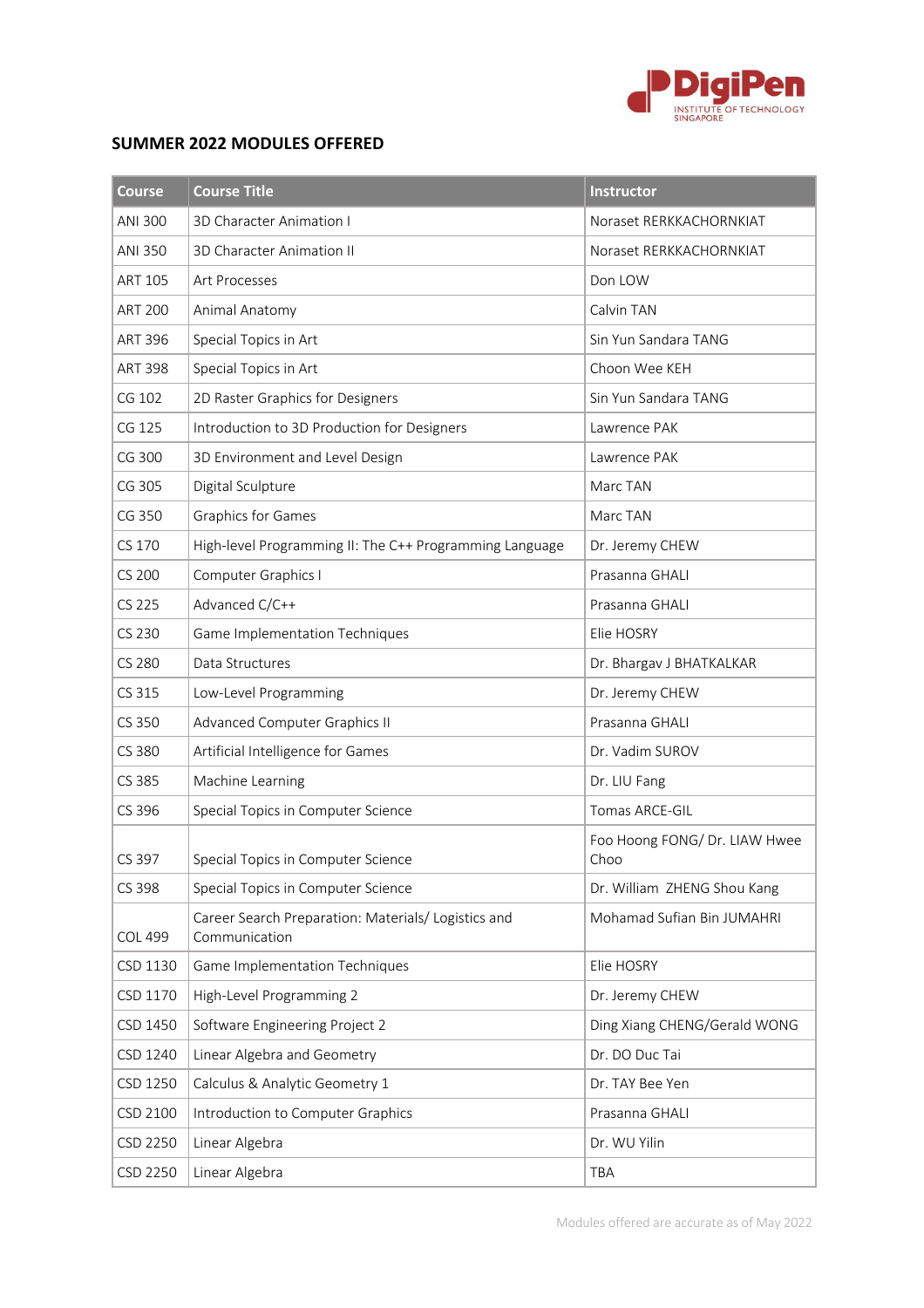

| CSD 2540        | Level Design 1                         | Jonathan KWEK/Keng Jin POH                                    |
|-----------------|----------------------------------------|---------------------------------------------------------------|
| CSD 2300        | Motion Dynamics & Lab                  | Dr. Qinjie LIN                                                |
| CSD 2701        | Introduction to Psychology             | Kirby CHUA                                                    |
| CSD 3150        | Spatial Data Structures                | Prasanna GHALI                                                |
| CSD 3182        | Artificial Intelligence for Games      | Dr. Vadim SUROV                                               |
| DAA 1151        | <b>Basic Life Drawing</b>              | Dominic CHANG                                                 |
| DAA 1251        | <b>Animation Basics 2</b>              | Dominic CHANG                                                 |
| DAA 2110        | Animal Anatomy                         | Calvin TAN                                                    |
| DAA 2300        | 3D Environment and Level Design        | Lawrence PAK                                                  |
| DAA 2301        | Introduction to 2D Computer Graphics   | Sin Yun Sandara TANG                                          |
| DAA 2325        | Introduction to 3D Computer Graphics   | Song Tiang Fin TEO                                            |
| DAA 2510        | Cinematography for Visual Effects      | Gavin LIM                                                     |
| DAA 3200        | 3D Character Animation 1               | Noraset RERKKACHORNKIAT                                       |
| DAA 3305        | Digital Sculpture                      | Marc TAN                                                      |
| <b>DES 214</b>  | Level Design Methods                   | Jonathan KWEK                                                 |
| <b>DES 302</b>  | Game Design II                         | Holger LIEBNITZ                                               |
| <b>DES 335</b>  | Role-Playing Game Design               | Alwyn LEE                                                     |
| <b>DES 365</b>  | Game Feel                              | Jing Ying GOH                                                 |
| <b>DES 396</b>  | Special Topics in Game Design          | Michael David THOMPSON                                        |
| <b>ECE 260</b>  | Digital Electronics II                 | Dr. TANG Liang                                                |
| <b>ENG 150</b>  | Mythology                              | Kandice LEE                                                   |
| <b>ENG 410</b>  | Interactive Storytelling               | Dr. SIM Jiaying                                               |
| <b>FLM 210</b>  | Cinematography for Visual Effects      | Gavin LIM                                                     |
| GAM 350         | Project III                            | Jonathan KWEK/Tomas ARCE-<br>GIL/Holger LIEBNITZ/Keng Jin POH |
| <b>GAT 211</b>  | Game Mechanics II                      | Alwyn LEE                                                     |
| <b>MAT 140</b>  | Linear Algebra and Geometry            | Dr. DO Duc Tai                                                |
| <b>MAT 250</b>  | Linear Algebra                         | Dr. WU Yilin                                                  |
| <b>MAT 256</b>  | Introduction to Differential Equations | Dr. Yong Liang TEH                                            |
| <b>MAT 300</b>  | Curves and Surfaces                    | Dr. Michael JAHN                                              |
| <b>MUS 115</b>  | Fundamentals of Music and Sound Design | <b>Vuk KRAKOVIC</b>                                           |
| <b>PHY 270</b>  | Electricity and Magnetism              | Rosa Paulina ANAJAO                                           |
| <b>PHY 270L</b> | Electricity and Magnetism Lab          | Rosa Paulina ANAJAO                                           |
| PRJ 400         | <b>Cinematic Production</b>            | Song Tiang Fin TEO                                            |
| PSY 101         | Introduction to Psychology             | Kirby CHUA                                                    |
| <b>SEM 1302</b> | Digital Electronics 1                  | Dr. NG Kian Ann                                               |